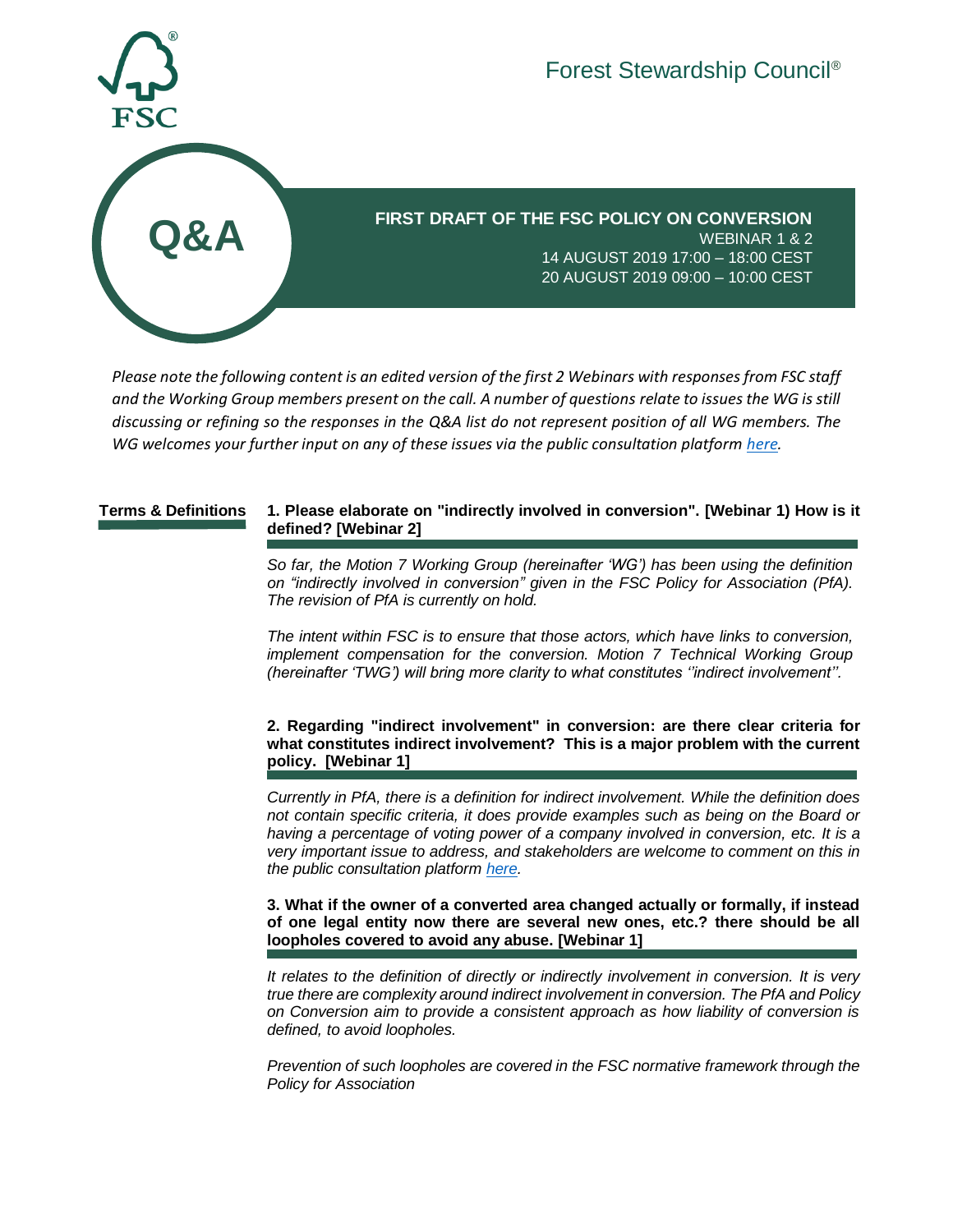

# **Policy scope 4. Can you describe how this policy will impact CW/CoC certificate holders? [Webinar 1]**

*The impact on CW/CoC certificate holder would vary depending on which standards are applied. However, the intent of the policy is that where conversion has occurred that can be linked to the organization supplying timber into the FSC supply chain then the requirements for compensation would apply.*

*In case there are CW producers who have converted natural ecosystems to plantations after 1994, they would need to develop and implement compensation plan to become eligible for full Forest Management certification.* 

# **5. Please could you explain slide 12 (Policy scope) again. Point b) for "apply" and "not apply" is not clear. [Webinar 1]**

The policy scope aims to capture that there is change from the existing FSC way of *treating conversion (Beyond natural forest, the policy also applies to natural ecosystem). Further explanation for slide 12 can be found below:*

- *Does not apply - Point b: indicates that for organization still having a valid certificate, the requirements around conversion of natural ecosystem (as opposed to natural forest) will not apply.*
- *Does apply – Point b: if the existing FM certificate holders expand the scope of their existing certificate after the effective date of the Policy to include nonforest ecosystem. The policy says then this certificate holder could not convert this non-forest ecosystem that is newly added into the scope of the certificate.*

*The WG acknowledges that there are many organizations within the FSC system that already have complied with existing requirements, and the intent is ensure that new measures will not be applied retrospectively to these organizations. The policy also intends to apply new requirements into the future where FSC acknowledges that protecting natural forests should not lead to the conversion of other natural ecosystems* 

#### **Principle 2: Natural ecosystem 6. How do you see the complexity and operability of assessing natural ecosystems? [Webinar 1]**

*The WG discussed this topic in depth. The role of national and regional stakeholders is considered critical. At the policy level, we are not intending to include more details in this regard. The TWG will follow up on this topic and define IGIs and guidance to standard development groups.*

#### **Principle 3: Cut-off rule 7. Did you have the opportunity to do an impact analysis on the proposed scenarios for cut-off rule? [Webinar 1]**

*WG did not conduct the impact analysis yet, including the analytical data on how many organizations and how much area could potentially be affected via the three options. But this is indeed an important topic to investigate, WG will consider testing the Policy on Conversion later on, if considered feasible.*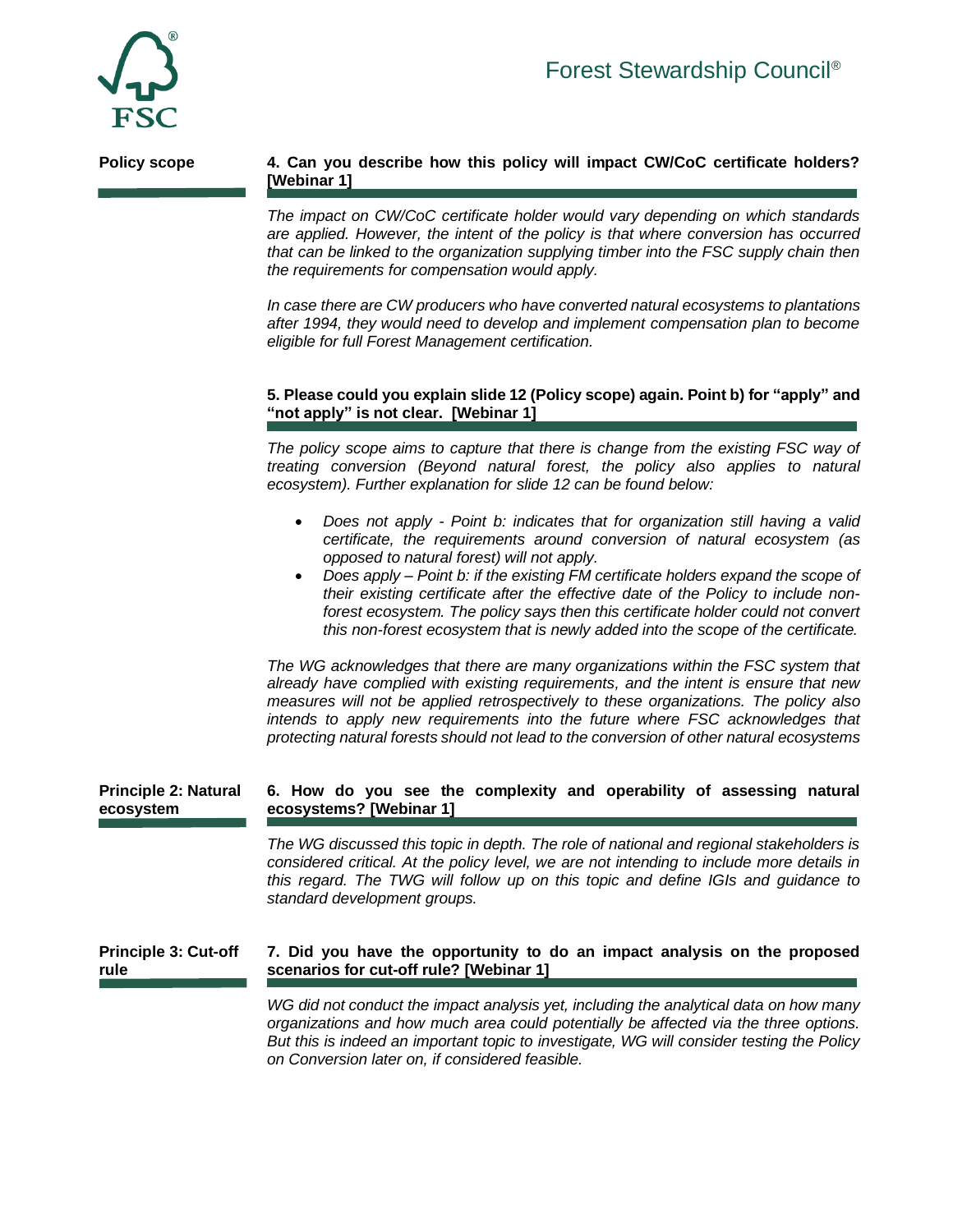

*An impact analysis was conducted with the previous Motion 12 Working Group and as this WG is based on previous work, this impact analysis would apply to some extent, however it is acknowledged that a further impact analysis will be needed for the impact of both the Policy and other normative framework changes.*

# **8. Could you please explain about the option 2 in the Principle 3? [Webinar 1]**

*The reason why the 1994-rule related motions (18, 12, 7) were repeatedly supported by the FSC membership in General Assemblies in Kota Kinabalu, Seville and Vancouver, is because there is recognition from the membership that there are (1) difficulties for organization that converted after 1994 to enter the FSC system, and (2) there are barriers for FSC to create a bigger impact and to bring further environmental and social benefits (restoration and restitution).*

*Option 3 sets a new cut-off date to align with the Global Zero-deforestation by 2020 commitments. Organizations which converted between 1994-2020 can apply for association or certification with FSC upon demonstrated compensation requirements. But organization converting post 2020 would not be able to enter the FSC system at all.* 

*Option 1 has no additional fixed cut-off date, so Organisations who convert in the future will still be eligible for FSC certification and association once they have demonstrated compensation.*

*Option 2 also allows those who convert in the future to associate with FSC, but it tries to close the loophole of 'convert and pay' by requiring more stringent compensation requirements (more severe penalty) for conversion after the implementation of this policy (expected to be 2020)*

**9. Motion 7 specified a policy to deal with past conversions. Yet Options 1 and 2 for principle 3 deal with future conversions (post 2020). Is this valid, within the scope of the motion? [Webinar 1]**

*In terms of past and future conversion, FSC sees it not in the perspective of a certain date. Past conversion is conversion that happened prior to the organization joining the FSC system, future conversion is conversion that occurs when the organization is already in the FSC system (affiliated with FSC or FSC certificate holder). Thus, the wording 'past' and 'future' is not necessarily linked with a certain date, but the time when the organization get certified.* 

## **10. In terms of choosing the 3 options on the cut-off date, will the decision be made by a majority vote? Or by any other mechanism? [Webinar 2]**

*In an ideal scenario, one of those 3 options would be supported by the majorities in all sub-chambers. In such case, decision would be easy. However, it is more likely that the votes will be scattered, and majority vote cannot be applied as a sole basis for decision.*

*The WG will review and consider all feedback from public consultations. The WG aim to adopt chamber balanced approach when evaluating views received and will integrate them during the development process for the second draft of the Policy. The WG will also consider research outcomes and experiences from previous working groups or research projects, for the selection among the 3 options.*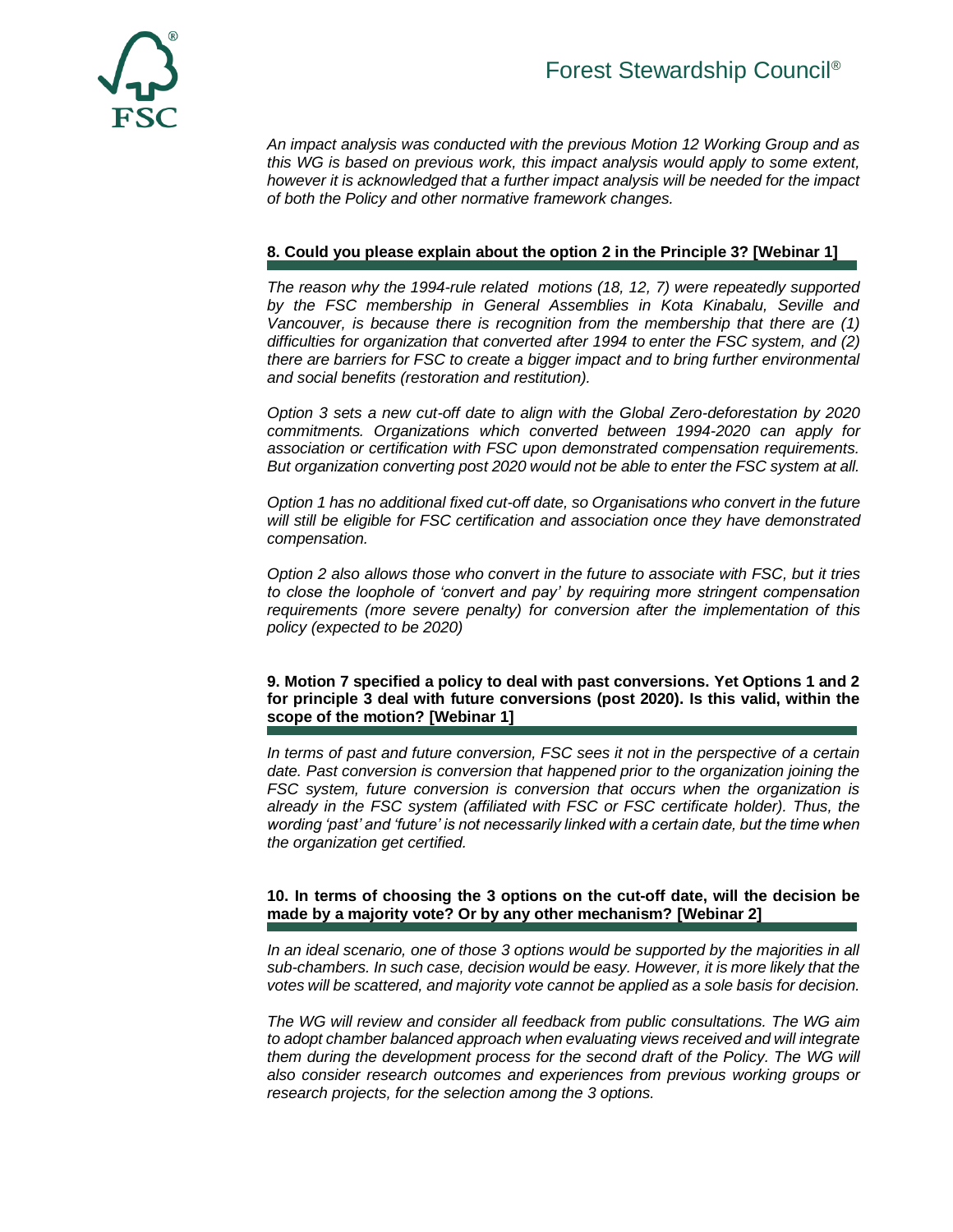

# **11. Different stringencies before/after 2020 - how differentiated? [Webinar 2]**

*The policy currently only indicates under option 2 for principle 3, that compensation requirements after 2020 will be more stringent, but regarding how it will different on the operational level, it will be up to the TWG for further development. The option 2 in the first draft is only to provide an option and to get feedback from stakeholders at the policy level. It does not indicate that more stringent requirements mean e.g. doubling number of hectares, it could potentially mean more stringent monitoring and reporting requirements, it could also be different types of conservation and restoration projects required.* 

*All stakeholders are welcomed to provide feedback at policy level regarding option 2, and stakeholders are welcomed to provide ideas as how different stringency shall be detailed in the compensation procedures, which can be considered by WG and TWG during the policy/procedure development process.* 

# **12. Draft policy implies no approval of any conversion taking place after 2020? [Webinar 2]**

*In the policy, there are 3 options regarding the cut-off date. For option 3, the year 2020 will be an additional cut-off date, organizations directly or indirectly involved in conversion after 2020 are not eligible to enter FSC certification system. While option 2 indicates organizations directly or indirectly involved in conversion after 2020 can apply for association or certification but they will face more stringent compensation requirements. Under Option 1 organizations directly or indirectly involved in conversion after 2020 can become eligible to enter FSC certification system upon compliance with a compensation mechanism.*

*The WG will consider stakeholder feedback collected during the public consultation process, and if option 3 is chosen, then the policy will imply no approval of any conversion taking place after 2020. But if the other two options are chosen, conversion taking place after 2020 could potentially be approved, but only upon demonstrated compensation achievements.* 

#### **Principle 4: Constitution of conversion 13. As a complement to the analysis of what would be acceptable conversions, have you considered what would be unacceptable conversions (ex: hotspots, specific ecosystems, IFLs, etc...)? [Webinar 1]**

*FSC normative Framework, through the differing standards covers some of the requirements of what is considered tolerable and what requirements there are for no conversion. Further to this, this Policy proposes that these be defined at regional or national level through the setting of thresholds for conversions. TWG will be tasked with developing normative framework standards requirements and guidance for the development of these local thresholds.*

*The logic behind referring this down to more local levels stems from the great variety of land cover across the globe, and the need to consider at an ecotone level what ecosystems may be critical and at what level degradation would meet the requirements of this policy for compensation for losses incurred.*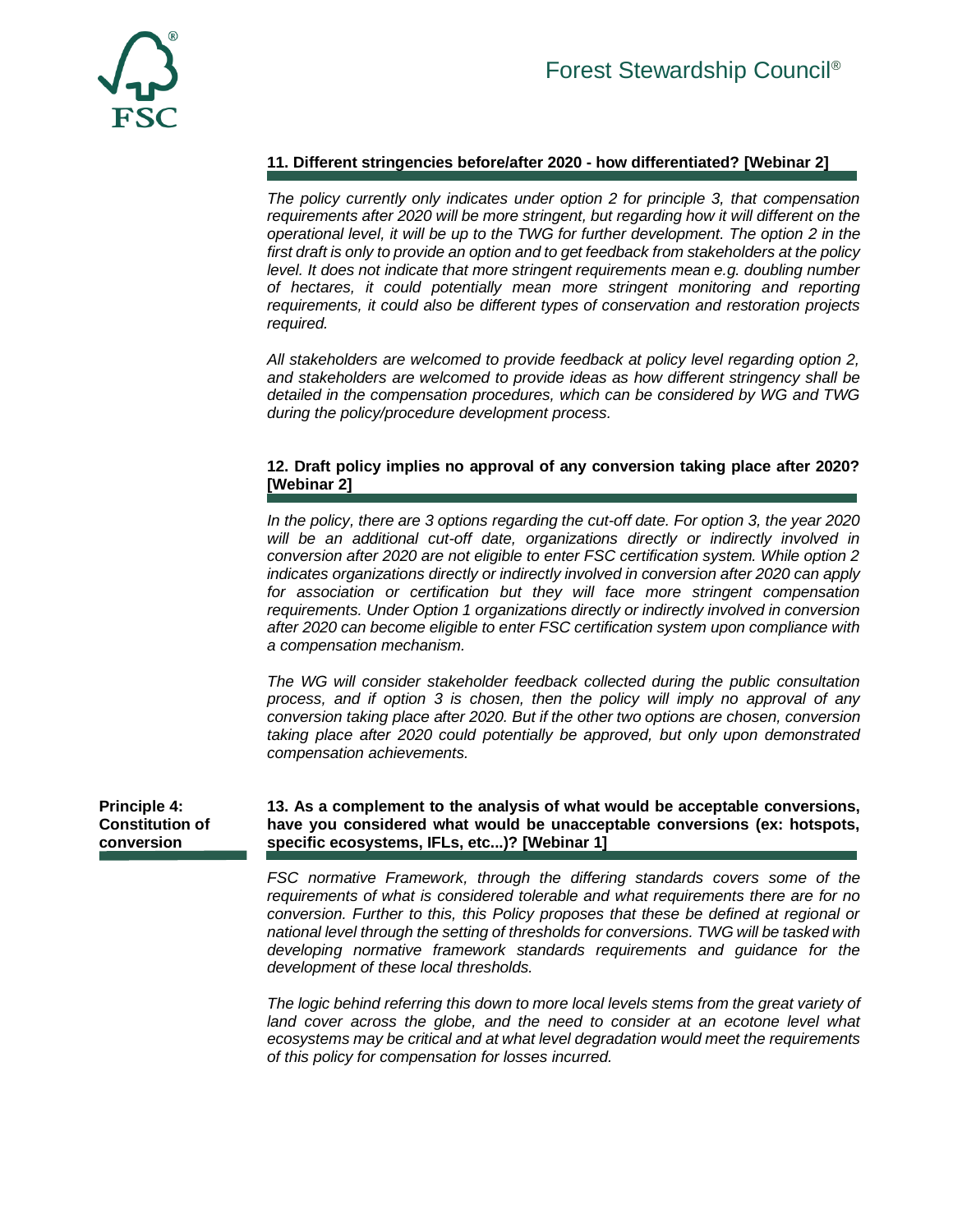

**14. To what extent can conversion be allowed in exchange for restoration? Considering the actual possibilities (location, time, ecosystem, costs ...) of restoration. [Webinar 1]**

*First of all, the objective of the draft policy is to set compensation requirements at a level that disincentivizes conversion, while incentivizes conservation and restoration. TWG will develop mechanisms that take into account of risks related to "convert and pay". Furthermore, WG proposes a conversion free period via the draft policy principle 5.1, in an attempt to further mitigate any risks related to "convert and pay". WG welcomes stakeholders' feedback on this draft Policy's approach to disincentivizing conversion.* 

*Secondly, regarding tolerable conversion: the draft policy principle 4 indicates the threshold for tolerable conversion. The WG discussed the need for some levels of conversion as part of responsible forest management, and it is acknowledged there is instances where certain conversion events may have positive impacts. At the same time, the WG is aware of the linkage between degradation and conversion, and WG expects TWG to develop the thresholds.* 

*Lastly, there is a need to consider the major drivers of conversion and how FSC can reduce these drivers while at the same time providing incentives for global restoration initiatives. As already mentioned, this would need to be considered at local levels by stakeholders.*

**15. Do you plan to precise the FSC approach regarding the conversion which is caused by development of public infrastructure (i.e. roads, pipelines etc.), where the CH has no control over it (decision on conversion is made by government, local authorities etc.)? [Webinar 2]**

*The draft Policy continues to allow a certain "very limited portion" of conversion for the development. These will not be considered such actions which require compensation. Requirements regarding this type of conversion remain unchanged.* 

*Through the TWG output, thresholds requirements and levels for acceptable conversion and habitat quality will be detailed. CHs will be requested to demonstrate the level of conversion, and to demonstrate if the conversion is beyond or beneath the threshold. And when it is beneath the threshold, no compensation requirements will apply. Further to this no compensation would be required where the conversion is beyond the control of the organization as suggested in the question.*

## **16. Does the conversion policy allow conversion of degraded forest land to plantation? [Webinar 2]**

*The current draft does not provide direct answer to the question. The general thinking has been that severely\*degraded forest lands could be used for plantations and would not require compensation. The point at which degradation is considered severe enough to allow conversion to plantations is critical. The first draft aims to promote restoration and conservation of degraded forest land, and the WG is asking the TWG to further elaborate this threshold for the constitution of conversion (including a threshold for forest degradation). These thresholds will be interpreted at national level by SDGs, as the natural ecosystems and habitats quality varies a lot across geographical context.*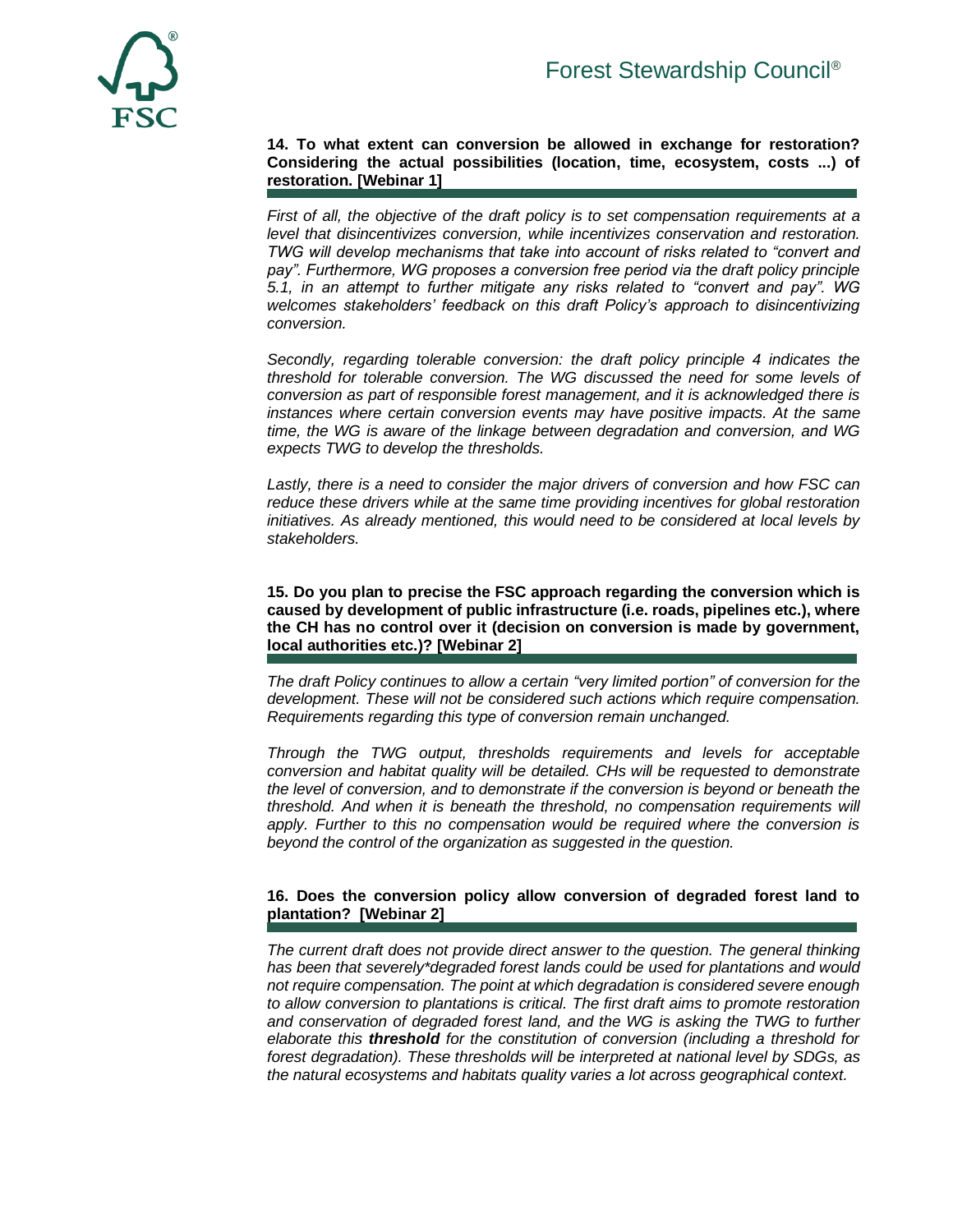

**17. Can you please explain further item 5? Especially the last sentence – "This mechanism provides a pathway into FSC for organizations that have been directly or indirectly involved in conversion" [Webinar 1]**

*Currently FSC does not allow organization involved in conversion after 1994 to enter FSC certification system. Through the first draft of FSC Policy on Conversion, it is aimed to provide opportunities for those organizations converted after 1994 to enter the system through demonstrated compensation achievements. It is not any pathway, but one pathway to restore or conserve the environment and provide restitution for social harm done by conversion. The pathway may also serve the roadmap- procedures for disassociated companies to re-enter the FSC system.* 

**18. Is there already a clear methodology behind to estimate negative economic, environmental and social impacts at a landscape level and the ways on how to compensate, where to compensate, to whom, on which form, etc.? [Webinar 1]**

*So far not. It is envisaged that the TWG will develop a base-line methodology which will vary from landscape to landscape in the compensation plans. There has to be evaluation mechanisms embedded, to assess the positive/negative economic, environmental and social impacts. There are experiences from other certification schemes, other sectors, and some countries (e.g. US) on how to avoid displacement of local communities, etc. Thus, it is difficult to provide a general answer to this question, as it will be highly contextualized. WG will encourage TWG to provide guidance to organizations on the compensation plan requirements, which will require organization to conduct thorough evaluation prior to the implementation of the plan.*

*The WG's intent is that this shall be done in full engagement (through FPIC where necessary) with stakeholders, aiming to an agreement on what is the harm caused and what needs to be done to compensate for these harms.*

**19. Regarding principle 5: Where possible, environmental compensation measures should be prioritized either in the Management Unit where the conversion took place, adjacent land, or in the broader landscape. Please explain what "broader landscape" means. [Webinar 1]**

*The reason why we started to broaden out the options, - instead of just restoration and conservation inside the management unit/s - is that in some instances, the compensation inside the concession may not create equivalent, or near equivalent benefit, to the values that were lost. Sometimes maximum nature conservation or social restitution benefits might be achieved outside of the concession in a broader landscape*

*It is expected that TWG will develop clear criteria for defining the selection of compensation location, including "the broader landscape" (to narrow down possibly). WG expects there will be requirements to justify why the compensation is taking place in an area either inside or outside the concessions, etc. Stakeholder's contributions on this topic are very welcome.*

**Participant comment:** *FM certification is by MU, not by landscape, so shuffling responsibility for compensation out of the MU is legally difficult/non-starter.* 

*This relates to Question 10 in the consultation: How, if compensation is allowed outside the management unit, can this be satisfactorily be monitored and audited and over the likely very extended time period required by the compensation plan? Do these*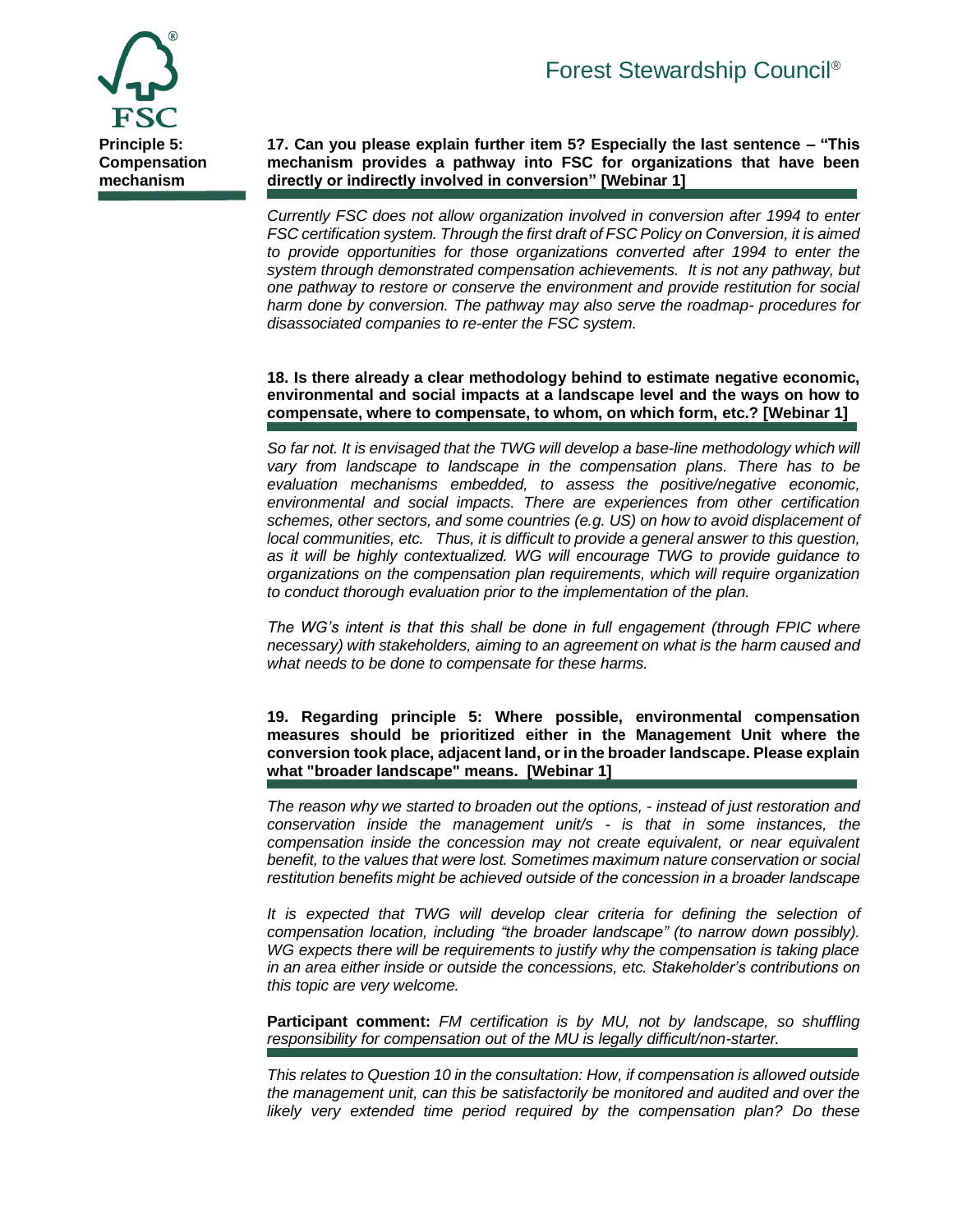# Forest Stewardship Council®



*additional lands need to be FSC certified to be monitored in a way that guarantees confidence or can other monitoring systems deliver adequate confidence for FSC stakeholders? We look forward to stakeholder's comments on this question via the public consultation platform* [here](https://consultation-platform.fsc.org/en/consultations/take/c6e726c8edf03)*.*

#### **20. What kind of restoration would be accepted? If you have a bit clearer picture, please let us know. Or is this the issue TWG is working on? [Webinar 2]**

*The TWG will finalize work on this issue. Outside FSC, there are guidelines for best practice on restoration available, which will be taken into consideration.*

*The Organisation shall, together with stakeholders discuss and develop the compensation plan, which could involve restoration and/or conservation. The focus is to maximize conservation impact and benefits, and to ensure the conservation value and landscape are maintained, instead of focusing on one type of compensation measure.* 

# **21. How much is the quantum of compensation? [Webinar 2]**

*This has not been decided yet. The liability of the compensation is based on the size, quality and values lost due to conversion. These will be further elaborated by the TWG (including indicators and calculation methodology). Restitution for social and economic values will be considered in the equation as well.* 

*In terms of compensation amount, WG assumes it will be measured by hectare from environmental perspective (based on liability calculation). Further technical details and requirements will be developed by TWG.* 

**Principle 6: Smallholder 22. You mentioned smallholders and communities in your presentation. Are you looking at any special considerations for this group when developing the policy? [Webinar 2]**

> *The WG recognizes smallholders are in a particular situation and also acknowledge smallholder's impact on conversion (aggregation of smallholder's conversion activities). Meanwhile, WG realizes the difficulties for smallholders to meet compensation requirements alone, thus the policy proposed aggregation mechanism which would allow smallholders to jointly conduct compensation activities. In addition, a dispensation system is considered and proposed (TWG will develop further).*

> *The WG has proposed to define the scale of smallholder as <50ha, and this is one of the question items in the public consultation platform. WG welcomes stakeholders' feedback in this regard.*

> **Participant comment:** community conversion is not the same as smallholder conversion under group schemes.

## **Principle 8: CHs 23. I did not understand principle 8, could you explain? [Webinar 1]**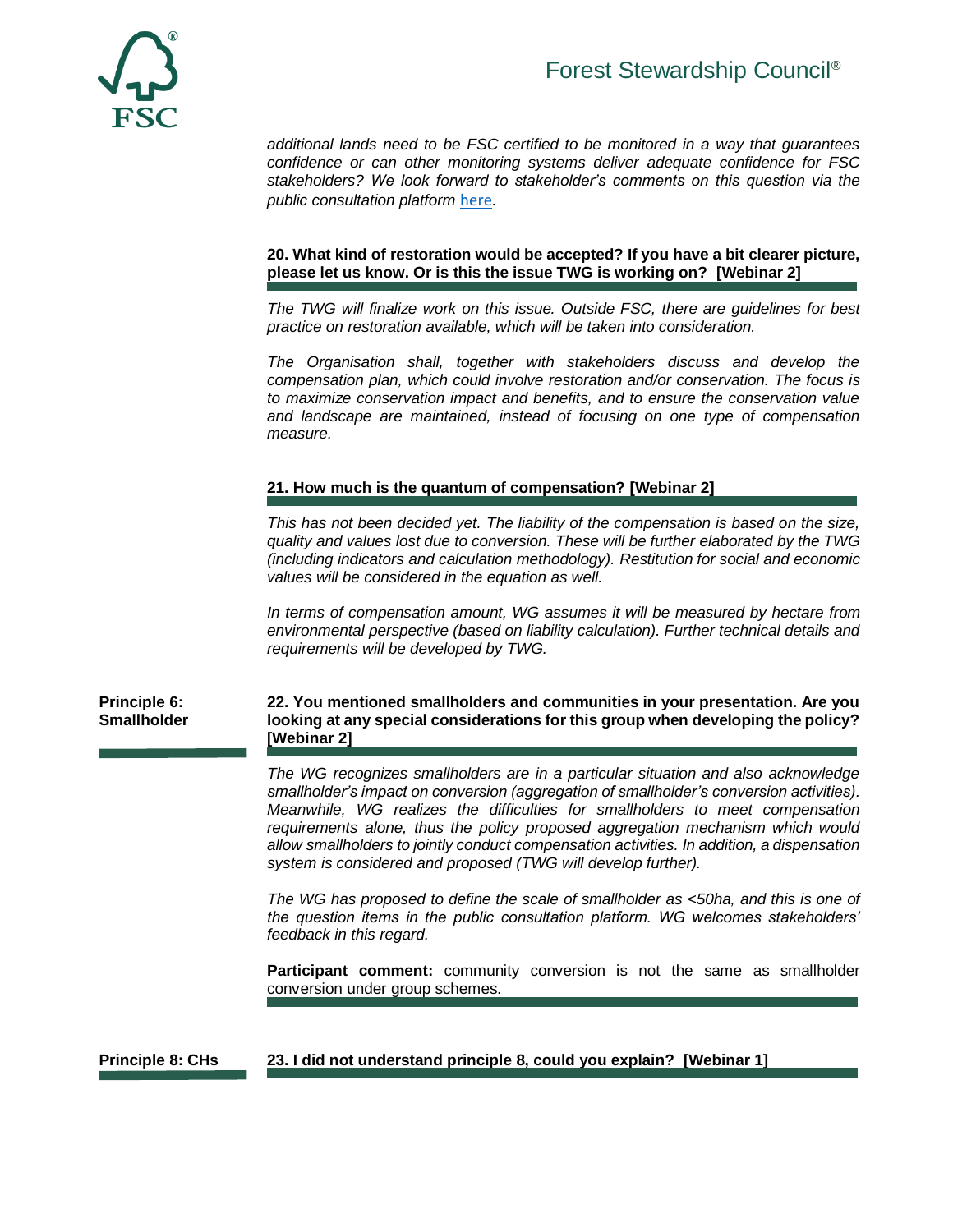

# Forest Stewardship Council®

*Principle 8 states that Certificate Holders (CHs) can aggregate compensation requirements (For anticipating CHs, the compensation requirements will likely be aggregated prior to certification). It is to incentivize CHs to conduct compensation with joint efforts to create maximum conservation/restitution benefits. This could have a role particularly in group certification schemes.*

**Regarding FSC Policy for Association (PfA)** **24. How does FSC plan to align the Policy on Conversion with the PfA, when the last one has gone through a revision process in the past but has not yet been finished? I am not sure if the current version of the PfA brings a definition for "indirect involvement" [Webinar 1]**

*Part of the justification for postponing the FSC Policy for Association (PfA) revision process was to enable this policy to be finalized to enable the PfA revision to align with this policy. At the same time, the WG has been using several definitions in PfA and other normative documents in an attempt to ensure alignment on key definitions across FSC normative framework. Further alignment on how conversion shall be treated across different documents will be analyzed and identified by TWG.*

# **25. With the revision in the policy of conversion, how do you think the policy of association will be affected? [Webinar 1]**

*In the ToR of the TWG, TWG is expected to analyze the need for alignment between FSC normative documents, in regard to conversion. Thus, if required, the PfA will be revised to be in line with FSC policy on conversion.*

# **26. how this policy will link with PfA. Will PfA be revised accordingly? [Webinar 2]**

*If requested by the Policy on Conversion, PfA will be revised accordingly. As the Policy on Conversion is a holistic policy, it will overrule the PfA.* 

**Generic 27. Can a Network Partner make comments on the Policy? If yes, how do we answer to the 2 first questions of the consultation? [Webinar 1]**

> *Network partners are welcomed to provide comments on the policy. For the first 2 questions related to stakeholder background information, network partners can leave it empty.*

## **28. How the public consultation will be organized in different countries. How network partners will be involved in public consultation? [Webinar 2]**

*As this is a global public consultation, and FSC has two official languages (English and Spanish), those who can speak English or Spanish could participate in the public consultation directly via the platform [here.](https://consultation-platform.fsc.org/en/consultations/take/c6e726c8edf03) For those who could not speak these two languages, if the FSC national offices have capacity, they are welcomed to organize local meetings and events, and send the jointed responses to us (Especially the chamber balanced feedback). We appreciate such efforts very much.*

*For FSC local offices that do not have such capacity or for some countries which do not*  have FSC local offices, we are flexible in regard to receiving feedbacks from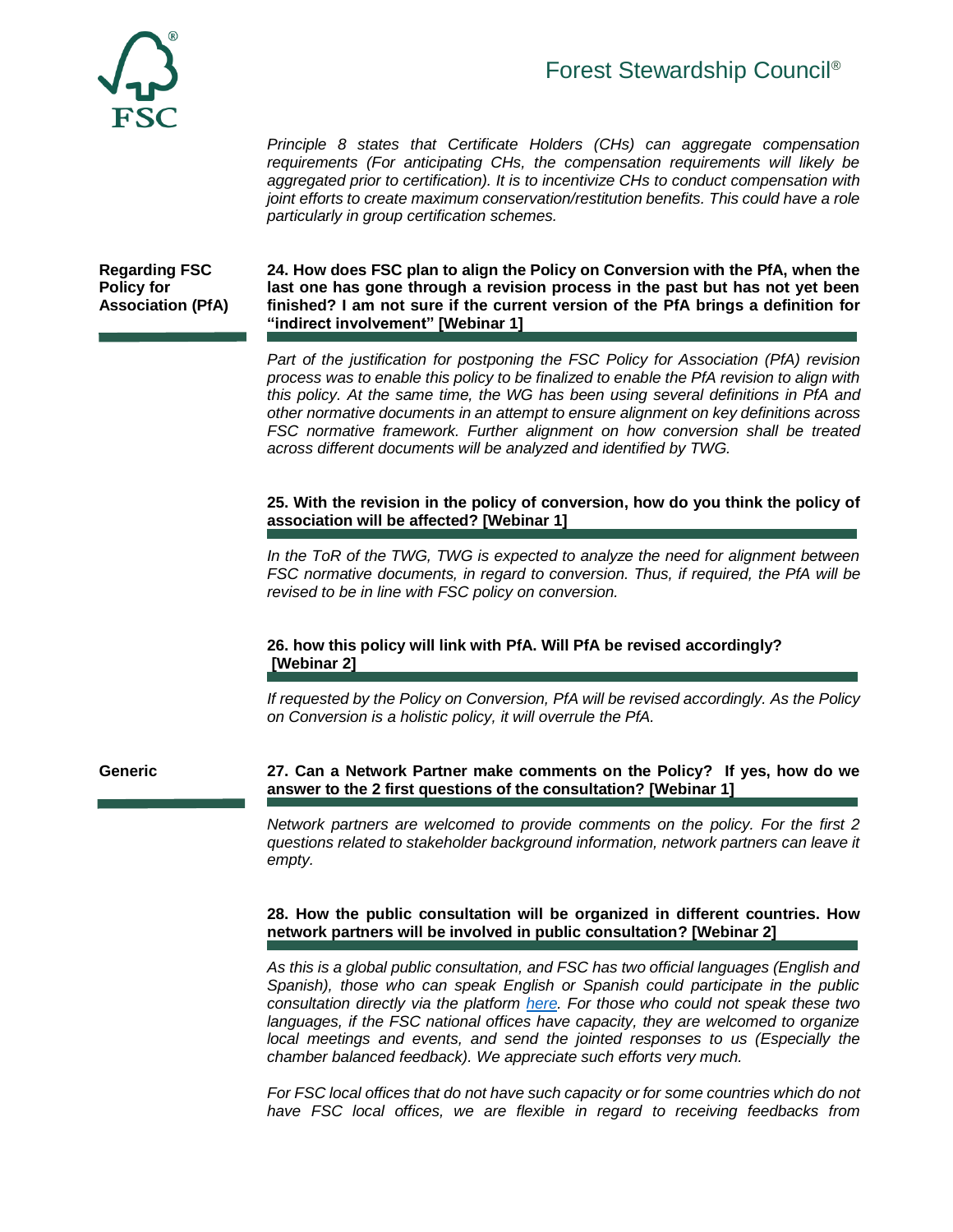

*stakeholders, apart from the online platform. For network partners which would like to*  join the public consultation, please leave the first two questions (stakeholder *background) blank and provide your comments for the questions related to the policy draft.*

## **29. The "perverse incentive" of being too rigid on conversion is that there is more pressure from illegal logging and degradation on natural forests and woodlands to meet exploding demand in the developing world. [Webinar 2]**

*This is correct, FSC would like to be able to extend its influence to reduce this incentive to carry out activities that cause harm outside the control of global concerned organizations. It is FSC intent that where compensation can be made, there is an opportunity to also bring non-complying organizations into a system that ensures not only environmentally appropriate, but also socially beneficial and legal operations. With the challenges and global initiatives like the UN decade of restoration it is FSC intent to provide an alternative for organizations to become responsible managers and motive them to undertake restoration and restitution activities.* 

# **30. Could you remind us what is the timeline for TWG. So, when would the policy become effective? [Webinar 1]**

*TWG process kicked off in August 2019, and it is in the call for candidates' process. The first TWG meeting is scheduled for Oct 2019. The final completion date is Nov 2020.* 

*Regarding the effective date of the FSC policy on conversion: the plan is at GA 2020, the final draft of the FSC policy on conversion, together with TWG outputs will be presented. If the policy on conversion requests changes in FSC Principles & criteria, then it will request membership voting. Thus, the effective date of the policy will be linked with the membership voting result.* 

## **31. No examples provided for how the draft policy would affect converters such as KVTC or APP? [Webinar 2]**

*The development of the first draft of the Policy on Conversion does not aim to deal with one specific type of companies or specific cases. The WG has considered different scenarios but didn't intend to make that type of differentiation in the policy. TWG will analyze various scenarios and companies during the development process of compensation procedures. Stakeholders are invited to send to the WG/TWG descriptive case studies and scenarios that they would like WG/TWG to consider when developing the Policy and implementation via the public consultation platform [here.](https://consultation-platform.fsc.org/en/consultations/take/c6e726c8edf03)*

*FSC further commented that based on FSC procedure requirements, FSC is expected to conduct testing on normative documents during the second round of public consultation. Thus, WG will consider testing the Policy on Conversion later on, if considered feasible.* 

**32. It is unclear how the draft policy options would affect the most critical and best-known examples of conversion, so the workability of the draft policy is unclear. [Webinar 2]**